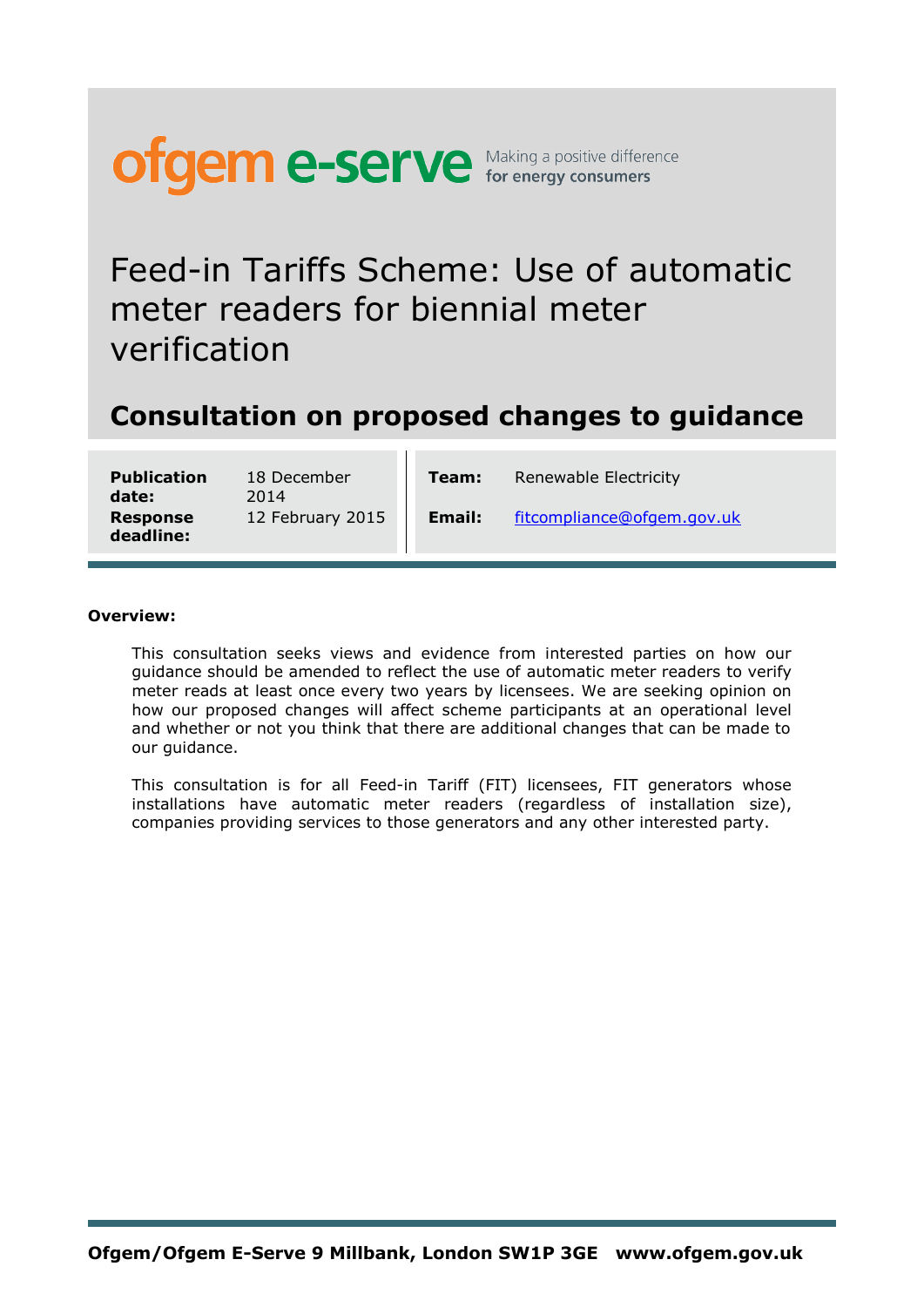### **Context**

On 1 April 2010 the government introduced the FIT Scheme. The scheme was created with the intention of encouraging the uptake of small scale renewable and low carbon technologies up to a Total Installed Capacity of 5 MW in GB. The scheme obliges certain licensed electricity suppliers to pay eligible installations for the generation and export of renewable and low carbon electricity.

Installations using solar photovoltaic (PV), wind, hydro and anaerobic digestion technologies up to 5 MW and fossil fuel-derived combined heat and power up to 2 kW can receive FIT payments, providing all eligibility requirements are met.

The FIT scheme, introduced by the Department of Energy and Climate Change (DECC), is administered by the Gas and Electricity Markets Authority (the Authority), which is assisted in its day-to-day functions by the Office of Gas and Electricity Markets (Ofgem).

The Standard Licence Conditions require FIT licensees to take all reasonable steps to verify meter readings at least once every two years. Our present guidance states that this verification should be a physical meter read. We have received representations suggesting that a physical inspection is not necessary for meters that are capable of being read remotely from the installation site, i.e. automatic meter readers (AMRs). In line with our policy to be open to new ideas for the way we administer environmental schemes, we are now seeking views on proposed changes to our guidance to reflect this.

## Associated documents

Modifications to Conditions 33 and 34 of the Standard Conditions of Electricity Supply Licences:

[https://epr.ofgem.gov.uk/Content/Documents/Electricity%20Supply%20Standard%20Licence](https://epr.ofgem.gov.uk/Content/Documents/Electricity%20Supply%20Standard%20Licence%20Conditions%20Consolidated%20-%20Current%20Version.pdf) [%20Conditions%20Consolidated%20-%20Current%20Version.pdf](https://epr.ofgem.gov.uk/Content/Documents/Electricity%20Supply%20Standard%20Licence%20Conditions%20Consolidated%20-%20Current%20Version.pdf)

The Feed-in Tariffs Order 2012:

[http://www.legislation.gov.uk/uksi/2012/2782/pdfs/uksi\\_20122782\\_en.pdf](http://www.legislation.gov.uk/uksi/2012/2782/pdfs/uksi_20122782_en.pdf)

The Feed-in Tariffs (Amendment) Order 2013

[http://www.legislation.gov.uk/uksi/2013/1099/pdfs/uksi\\_20131099\\_en.pdf](http://www.legislation.gov.uk/uksi/2013/1099/pdfs/uksi_20131099_en.pdf)

The Feed-in Tariffs (Amendment) Order 2014

[http://www.legislation.gov.uk/uksi/2014/1601/pdfs/uksi\\_20141601\\_en.pdf](http://www.legislation.gov.uk/uksi/2014/1601/pdfs/uksi_20141601_en.pdf)

The Feed-in Tariffs (Amendment)(No2) Order 2014

[http://www.legislation.gov.uk/uksi/2014/2865/pdfs/uksi\\_20142865\\_en.pdf](http://www.legislation.gov.uk/uksi/2014/2865/pdfs/uksi_20142865_en.pdf)

Guidance for Licensed Electricity Suppliers (Version 6.0) <https://www.ofgem.gov.uk/ofgem-publications/85460/fitsupplierguidanceversion6.0final1.pdf>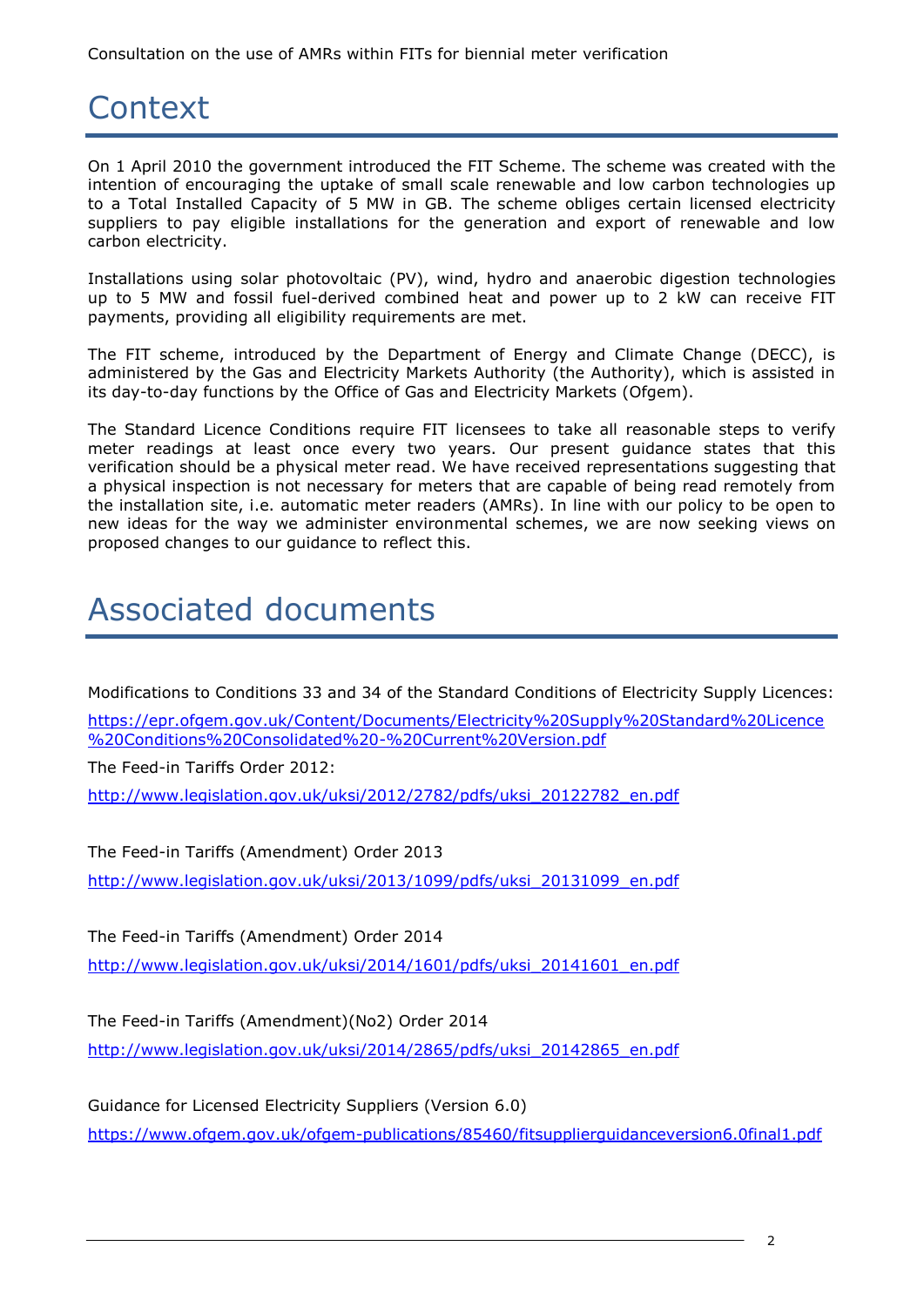# **Contents**

| <b>Context</b>                                                                                                                                                                                                                                                                                                                                                                                  | $\overline{\mathbf{2}}$                |
|-------------------------------------------------------------------------------------------------------------------------------------------------------------------------------------------------------------------------------------------------------------------------------------------------------------------------------------------------------------------------------------------------|----------------------------------------|
| <b>Associated documents</b>                                                                                                                                                                                                                                                                                                                                                                     | $\mathbf{2}$                           |
| <b>Executive summary</b><br>Use of AMR data for FIT meter verification<br>Proposed means of verifying submitted AMR reads<br>Proposed security measures<br>Installation and commissioning standardisation<br>Anomaly detection and monitoring<br>Non-AMR meter verification                                                                                                                     | 4<br>4<br>4<br>$\frac{5}{5}$<br>5<br>5 |
| 1. Introduction                                                                                                                                                                                                                                                                                                                                                                                 | 6                                      |
| 2. Use of automatic meter readers for biennial verification<br>Question One: Do you agree with our proposal to allow the use of AMR data for biennial<br>meter verification? Please provide evidence to support your answer.                                                                                                                                                                    | 7<br>7                                 |
| 3. Verification of submitted meter reads<br>Method one - use of data from meter service providers<br>Method two - auditing of generator systems<br>Method three - physically reading AMRs<br>Detection of potential fraudulent activity<br>Question two: Do you agree with the methods of verification and sample size we have<br>proposed? If not, what would you propose and for what reason? | 8<br>8<br>8<br>9<br>9<br>9             |
| 4. Security of AMR fitted installations<br>Communication security<br>Physical security<br>AMR component identification<br>Question three: Do you agree with the security measures proposed in this section? Are<br>there any other security measures you think are required? If so, please provide reasoning<br>and evidence to support your proposal                                           | 10<br>10<br>10<br>10<br>11             |
| 5. Standardisation of AMR capable installations<br>Installation and commissioning<br>Methods of communication<br>Data models<br>Question four: Do you agree with our proposals regarding standardisation of installation<br>and commissioning, methods of communication and data models? If not, what<br>alternatives would you suggest?                                                        | 12<br>12<br>12<br>12<br>12             |
| 6. System monitoring and fault finding<br>Question five: Do you think that our proposals for monitoring and fault findings are<br>suitable? If not, what further quidance would you suggest?                                                                                                                                                                                                    | 13<br>13                               |
| <b>7. Non-AMR installations</b><br>Question six: what methods would you propose as alternatives to physically reading non-<br>AMR meters?                                                                                                                                                                                                                                                       | 14<br>14                               |
| Appendix 1 - Consultation response and questions                                                                                                                                                                                                                                                                                                                                                | 15                                     |
| <b>Appendix 2 - Feedback questionnaire</b>                                                                                                                                                                                                                                                                                                                                                      | 16                                     |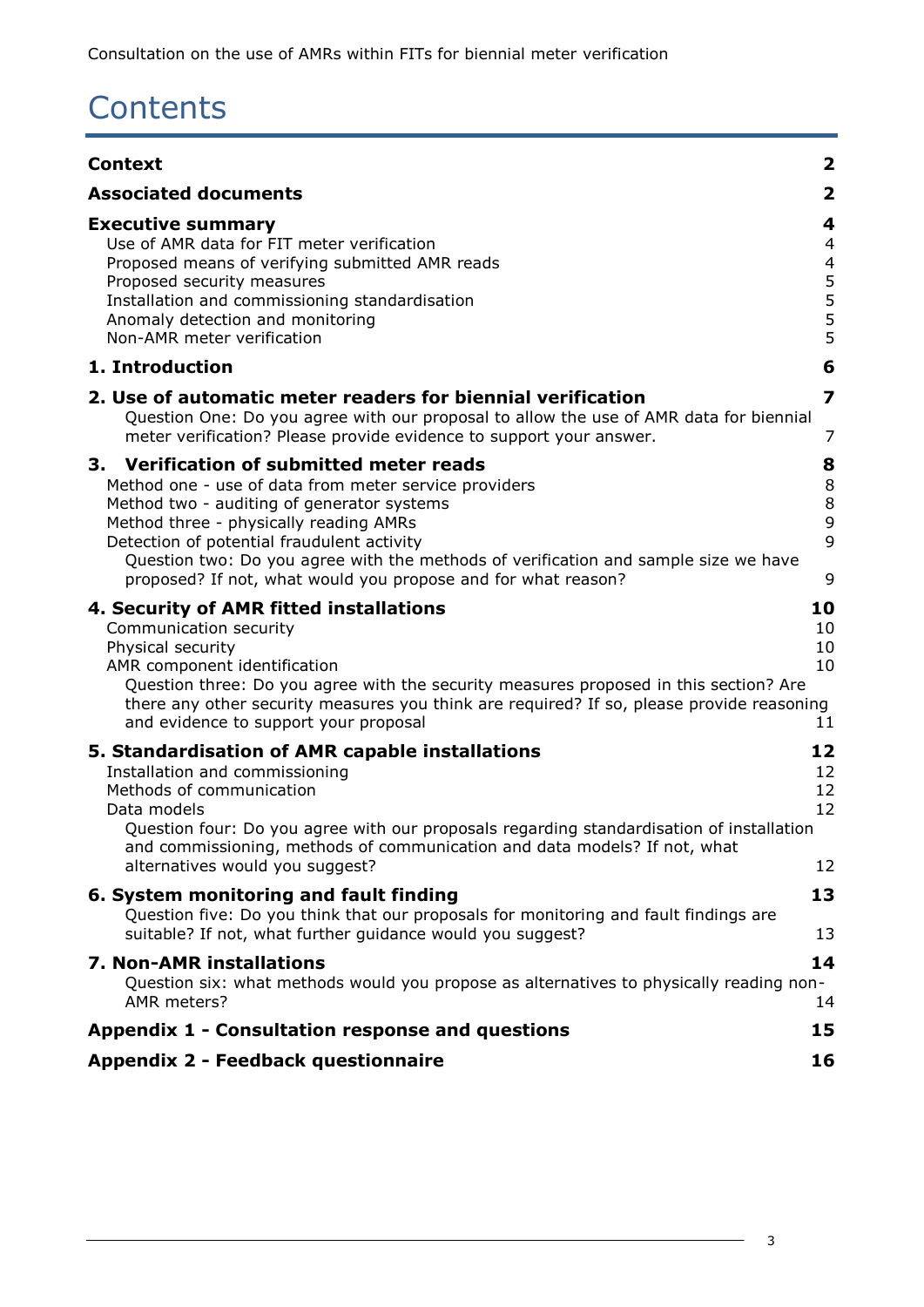### Executive summary

Licensees are required by their Standard License Conditions to take all reasonable steps to verify generation and export meter readings at least once every two years. Our expectation has been that licensees would do this by physically reading meters. We have now received representation that meters that have the ability to be read automatically, consisting of a meter and a means of communicating the data (which are known as automatic meter readers (AMRs)), are sufficiently accurate that there is no need to physically read them to corroborate their data.

We are seeking opinion on whether or not meters that are capable of being remotely read automatically provide sufficient accuracy that their data can be used by licensees to verify submitted meter readings.

### **Use of AMR data for FIT meter verification**

We are proposing that the use of AMR data should be allowed for meter verification on the basis that AMRs are now sufficiently accurate that there is no need to physically read these meters.

AMRs are subject to data security protocols with little chance of data being hacked or corrupted. They are monitored remotely and any anomalies can be detected very quickly. AMRs are capable of storing large amounts of data both internally within the meter and externally off-site. This means that should there be a break in communications, for whatever reason, there is sufficient back-up that the accuracy of meter readings will not be affected.

As the cost of FIT payments are borne by all consumers it is important that we ensure sufficient counter fraud measures are in place to ensure no one is able to gain unfairly. Biennial meter verification is a licence condition and as such, reads submitted from AMRs are subject to verification.

When describing an AMR we mean a system where all of the components are intrinsically linked. As such, we consider that meters using impulse loggers, calibration LED pickups and other such sensors whose components are not intrinsically linked, do not reach the required levels of accuracy and should not be thought of as AMRs.

### **Proposed means of verifying submitted AMR reads**

We are proposing that licensees may verify submitted AMR meter data by one, or a combination of all three methods:

- Use of historical data sourced directly from the metering service provider to corroborate meter readings.
- Auditing generator's systems and processes to ensure they remain compliant.
- Physically reading AMRs.

We are proposing that the first two methods will allow licensees to accurately verify meter readings for less expense and resources than physically reading meters. There will be some cost involved in setting up these means of verification, and they may take some time, but we expect that the long term benefits for licensees will far outweigh any short term expenditure. For the third method, it may still be more advantageous for various commercial reasons for licensees to continue physically reading meters at this stage. We are proposing that this should be allowed to continue if the licensee so wishes.

Whilst we are proposing new means of verification, there is still a very small risk that in some cases installations may not actually exist and that meters are instead recording generation by some other means. Because of this we are proposing that at least 5% of all AMR fitted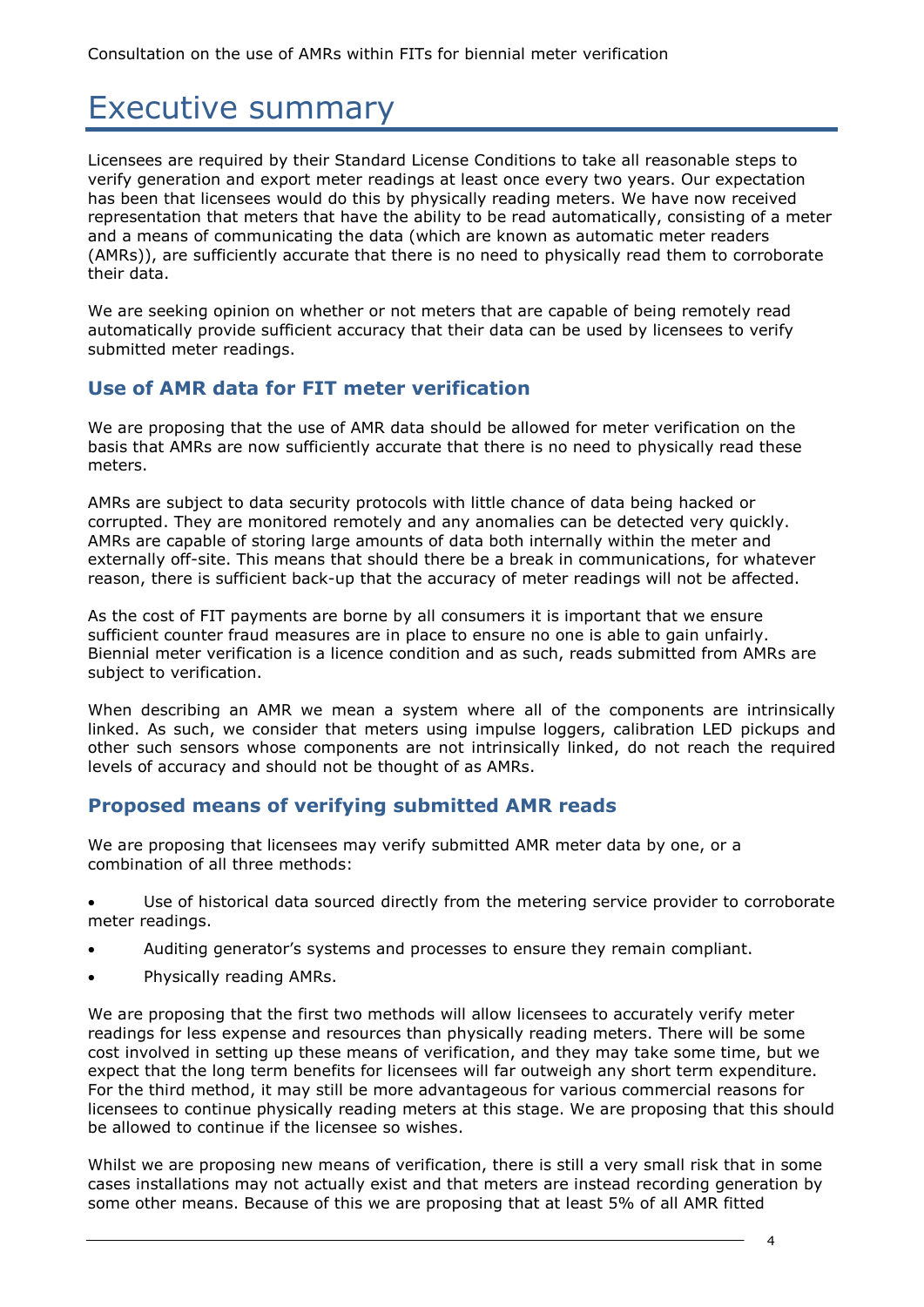Consultation on the use of AMRs within FITs for biennial meter verification

installations be subject to a random site visit each year. This is proposed as a counter-fraud measure to protect consumers. The sample size is in line with international standards for audits which state that the sample size should be reflective of the potential for finding anomalies. As there have been less than 20 cases of incorrect data form 300,000 plus reads, we believe this is an acceptable risk.

#### **Proposed security measures**

We need to ensure that AMRs being used are robust. We are therefore proposing that as a basic requirement all AMRs, and associated systems, be protected by at least a four-level password security system<sup>1</sup>. As the risk of hacking is generally considered to be minimal, this is the basic level required. We acknowledge though that many systems in use have higher levels of security in order to provide assurance to interested parties (e.g. multi-site generator's (MSG's) investors or local councils). This means that most systems will already exceed our proposed minimum requirement.

We are proposing that all AMRs should be fitted with tamperproof seals to prevent non authorised persons from making physical changes to an AMR's settings. This is considered by many MSGs as being a particular risk.

It is our opinion that AMR components should be easily identifiable so that if any physical changes need to occur (e.g. changing SIM cards), then any database can be easily updated. This will prevent the possibility of confusion associated with linking an AMR to a site.

### **Installation and commissioning standardisation**

We do not propose that AMR capable installations be installed to a standard higher than those currently required by the MCS or ROOFIT accreditation requirements. We understand that there may be some concern over technically complicated installations. However, it is our understanding that this is a very limited issue as it is in the generator's interest to ensure that meters are installed right first time in order that payments are not affected.

We are not proposing that there be any restrictions on the means of communicating data and that any means widely recognised as being suitable should be accepted. There are several standards for data modelling (the means by which data is recognised and packaged within an AMR system) in existence but there is no on definitive standard for the UK. The DLMS<sup>2</sup>/COSEM<sup>3</sup> standards are the standards to which most AMRs are manufactured. Because of this we are proposing that AMR's data models should meet the DLMS/COSEM standard.

### **Anomaly detection and monitoring**

We are not proposing to issue guidance on the minimum frequency and level of monitoring or anomaly detection. The levels in use by most meter service providers are generally of a high standard as generators often have a requirement to resolve any issues in as short a time as possible. We do not consider it appropriate to introduce a minimum standard, as this could be higher than generators use now; as such, requiring generators to put in place new systems may require some expense on their part. However, it remains the responsibility of licensees to ensure that meter reads are robust.

### **Non-AMR meter verification**

Physical meter reading for non-AMR meters remains in place. However, we remain open to suggestions for reducing the administrative burden for reading these meters.

<sup>-</sup> $1$  This enables four different levels of access dependant on a user's role and authority

<sup>&</sup>lt;sup>2</sup> Device Language Message Specification - a generalised concept for abstract modelling of communication entities. <sup>3</sup> Companion Specification for Energy Metering - sets the rules, based on existing standards, for data exchange with energy meters. For further information see:<http://www.dlms.com/index2.php>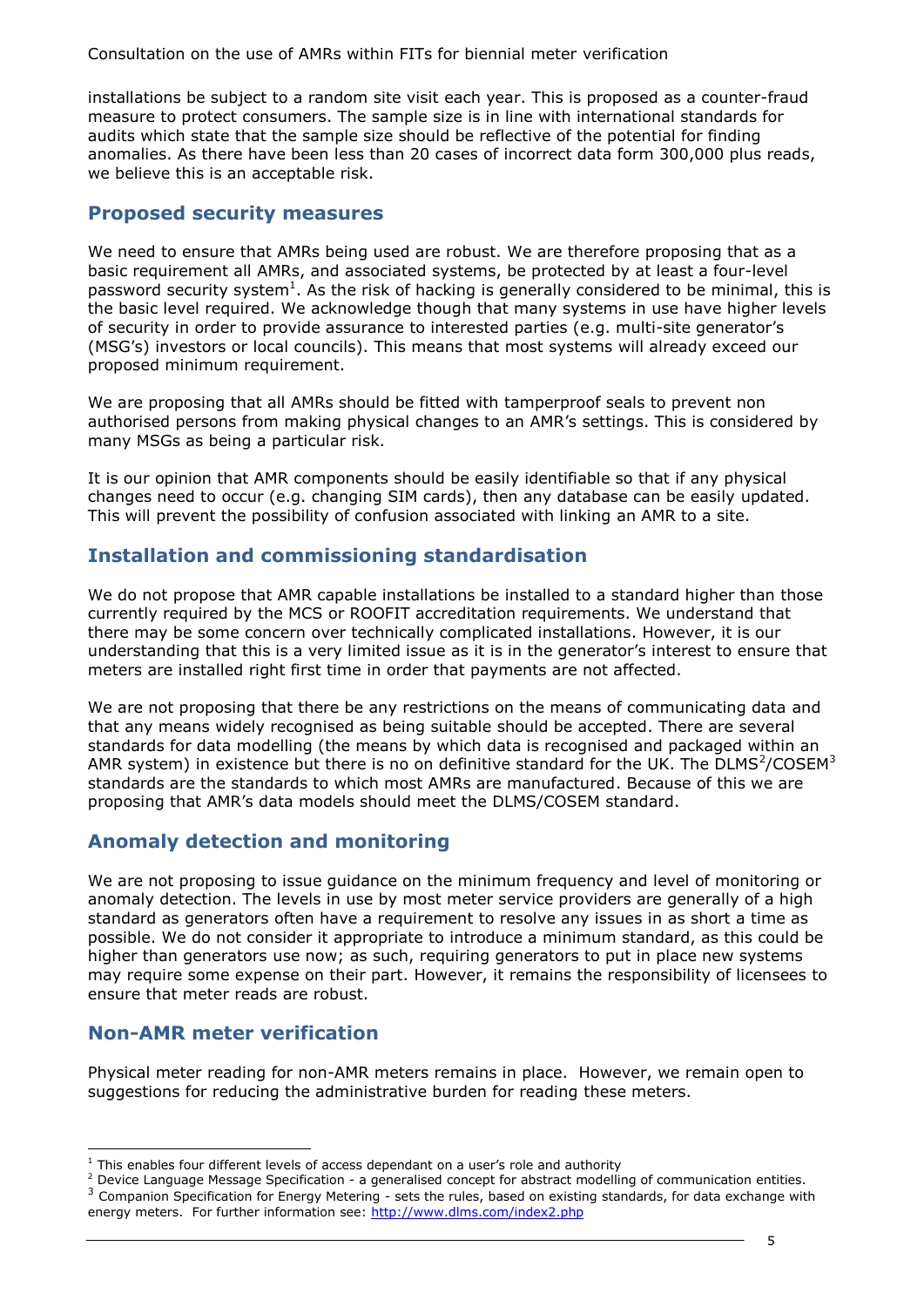## 1. Introduction

1.1 The Standard Licence Conditions (SLCs) require licensees to "take all reasonable steps to verify at least once every two years the generation meter readings and export meter readings provided by a FIT generator... taking due account of guidance from the Authority<sup>4</sup>". This requirement has been part of scheme legislation since FITs was first introduced.

1.2 Our expectation has been that licensees would do this by physically reading meters. Early versions of our guidance indicated our willingness to consider whether alternative means of verification were sufficiently robust, but we received no suggestions.

1.3 As the industry regulator we constantly review our processes and take into account the interests of all parties and stakeholders when producing guidance. It has been suggested that the use of data from remotely read automatic meter readers<sup>5</sup> (AMRs) is a suitable alternative means of verifying meter reads. The basis for this is that the data transmitted by AMRs is reliable and accurate and as such physically reading the meter is no longer required.

1.4 In order to improve our understanding of the use of AMRs within the FIT scheme and the accuracy of the data they are able to transmit, we commissioned an independent technical report. We have reviewed the findings of this report, as well as speaking to industry representatives, and are now making proposals as to how our guidance may be changed to allow AMR data to be used for verifying meter reads.

1.5 FIT meters measure the amount of electricity generated and exported from an accredited FIT installation. It is these readings that are used to calculate payments made by licensees to generators. The majority of meters used in the FIT scheme are physically read by the generator, who then submits a meter reading to their licensee to receive payment. In the case of almost all multi-site generators, the meters are read remotely.

1.6 The requirement to verify meters at least once every two years ensures that payments accurately reflect the amount of electricity that has been generated and exported. It is also a counter-fraud measure. By verifying that the meter readings submitted by generators are accurate, the licensee has confidence that the payments they are making are accurate. The costs of FIT payments made by licensees are borne by all consumers, so it is therefore vitally important that all payments are accurate.

1.7 It is important to note that an AMR is not the same as a smart meter. Smart meter specifications are laid down by the Smart Metering Equipment Technical Specifications  $(SMETS)^6$  and are very specific to smart metering technology.

1.8 None of the changes proposed in this consultation relieve the licensee or generator of their obligations contained within the FIT legislation and our guidance.

<sup>5</sup> Remotely read meters come in many forms but for the most part will compromise a meter and a means of communicating that meter's data, collectively they are known as automatic meter readers.

<sup>6</sup> [https://www.gov.uk/government/uploads/system/uploads/attachment\\_data/file/381535/SMIP\\_E2E\\_SMETS2.pdf](https://www.gov.uk/government/uploads/system/uploads/attachment_data/file/381535/SMIP_E2E_SMETS2.pdf)

<sup>-</sup><sup>4</sup> SLC 33, Schedule A, Part 1, paragraph 3.2.6(b)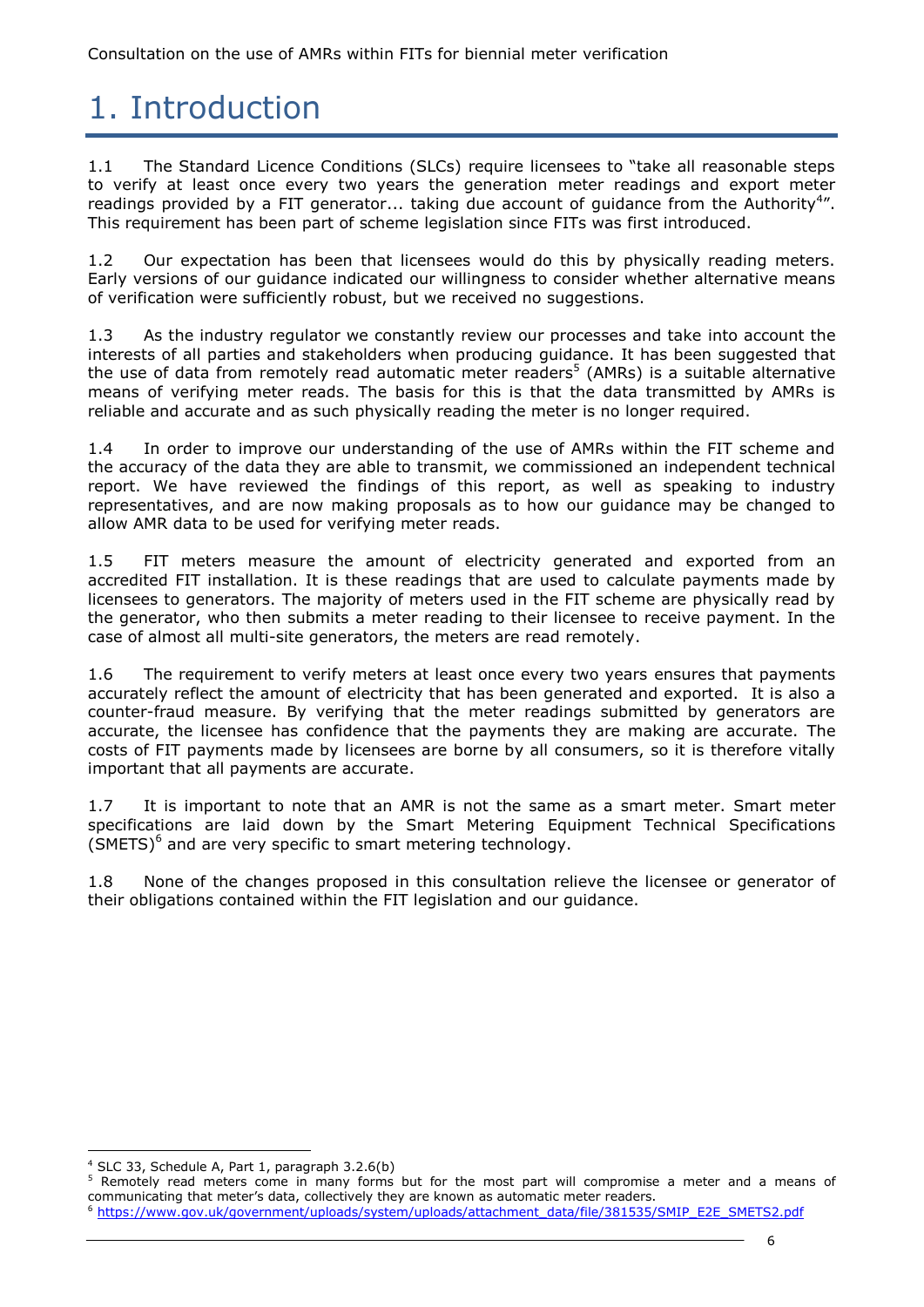## 2. Use of automatic meter readers for biennial verification

2.1 We are proposing to allow the use of AMR data for two year meter verification subject to the controls laid out elsewhere in this consultation.

2.2 Since the start of the scheme in excess of 300,000 FIT meters have been physically read, including a large number of AMRs. Of these, we are aware of less than 20 cases of suspected abuse and on further investigation it was discovered that no intentional fraud had taken place. This evidence suggests that meter readings submitted by generators are accurate. The reasons we consider that AMRs are sufficiently reliable are as follows:

 All AMR systems have levels of built in data security making them highly resilient to electronic corruption. So long as physical security measures are taken, they should also be resilient to tampering on-site.

 AMRs can be monitored remotely so any anomalies can be spotted at an early stage. This means that the readings submitted are highly accurate.

 There are generally accepted levels of standardisation already in use by industry for AMRs that have been adopted by industry. These standardisations mean that AMRs are reliable and robust.

 AMR systems and associated peripherals are capable of storing large amounts of data. This data can be used for independent corroboration at a later date.

2.3 An AMR contains a meter, means of communication and a data model as a bare minimum. All of these parts are intrinsically linked within the AMR. It is our opinion that meters using impulse loggers, calibration LED pickups and other such sensors, which do not have intrinsically linked components, do not reach the required level of accuracy to provide accurate sources of data. Because of this inability to achieve the required level of accuracy, we do not propose allowing these types of meter.

2.4 The changes we are proposing may have an impact on some licensee's current operations. We envisage that some licensees using AMRs may need to create new standard operating procedures, re-train their staff and potentially amend their IT systems. There may also be a need to amend resources to meet our revised guidance.

2.5 If our proposals are taken forward some licensees may not need to send meter readers to sites to conduct physical meter reads. Equally, generators may not need to make arrangements to facilitate access to properties to read the meter. There are large numbers of meters that are positioned in inaccessible locations, which has resulted in generators needing to move them so licensees can take meter reads. This will not be an issue if our proposed changes for AMRs are taken forward following consultation. Allowing the use of AMR data for biennial meter verification will result in substantial savings over the long term for both licensees and generators. These savings will outweigh any initial expense required to establish new systems of work.

**Question One: Do you agree with our proposal to allow the use of AMR data for biennial meter verification? Please provide evidence to support your answer.**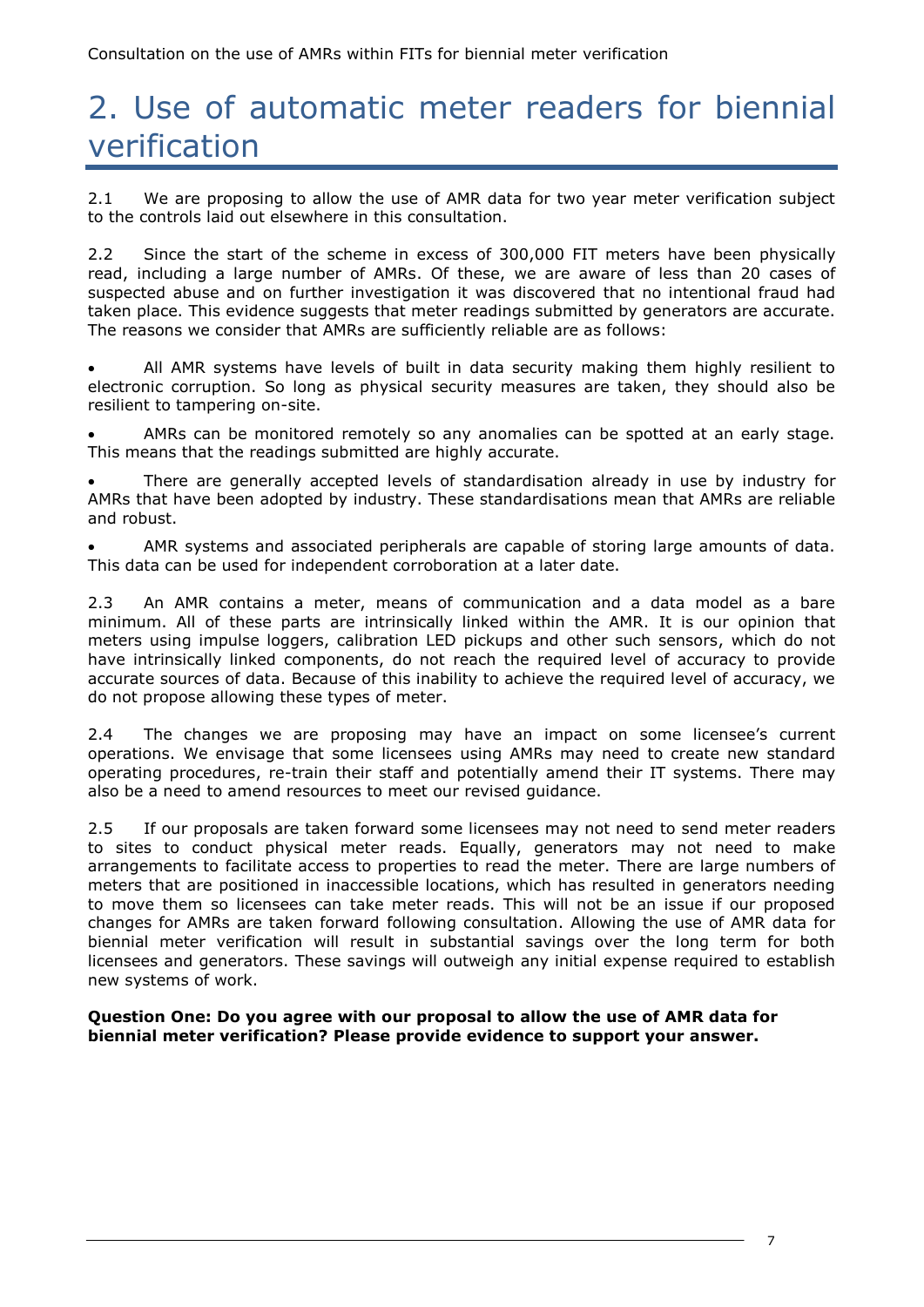## 3. Verification of submitted meter reads

3.1 We are proposing that licensees should be permitted to use one, or a combination of all, of the following methods to meet the requirement to verify meter readings:

 Method one: Use of historical data sourced directly from the metering service provider to corroborate meter readings.

 Method two: Auditing generator's systems and processes to ensure they remain compliant.

Method three: Physically reading AMRs.

#### **Method one - use of data from meter service providers**

3.2 Licensees will need to compare meter readings submitted by the generator against the meter reading data held by the service provider. The data should come directly from the meter service provider.

3.3 There is a risk that if the generator provides a list of historical meter readings then there is an opportunity for them to be tampered with. We propose that licensees only take data direct from the service provider. We understand that most meter service providers allow multiple account log-ins, so it is possible that one of these could be used by the licensee. Alternately, the service provider may be able to e-mail historical, uncorrected data to the licensee.

3.4 Corroborating one set of data against another is a relatively straightforward process. Compared to achieving a physical read, this method of verification will be much quicker and easier.

3.5 Licensees using AMRs will need to create methodologies and standard procedures in order to complete this process. There may be some cost involved in creating user accounts and establishing the required working relationships with service providers and this will vary from one company to the next.

3.6 This method will involve a cost and resource outlay by licensees and may take some time to set up. However, the long term benefits are likely to out-weigh any short term outlays.

#### **Method two - auditing of generator systems**

3.7 In order to provide assurance that generators' systems are still meeting the required standards, where it has not been possible to source data from the meter service provider, we propose that licensees will be required to complete an audit of the generator's AMRs at least once every two years.

3.8 This proposal is formed on the basis that AMRs are highly accurate and therefore there is minimal risk of data being inaccurate. We expect that auditing of systems will take a similar format to the current requirement for generators to complete an annual declaration. The generator will be required to confirm that the specifications of their AMR have not changed, or if they have changed, what changes have been made.

3.9 This method will take more time than corroborating historical data, but will still be much quicker and far less costly than conducting physical meter readings.

3.10 Even if the AMR is robust in its set-up and installation, there is a risk that meter readings submitted by the generator may not be entirely accurate. Licensees are currently expected to conduct tolerance checks of submitted meter reads. Where they fall outside of the expected tolerance levels, they are investigated and corrected accordingly.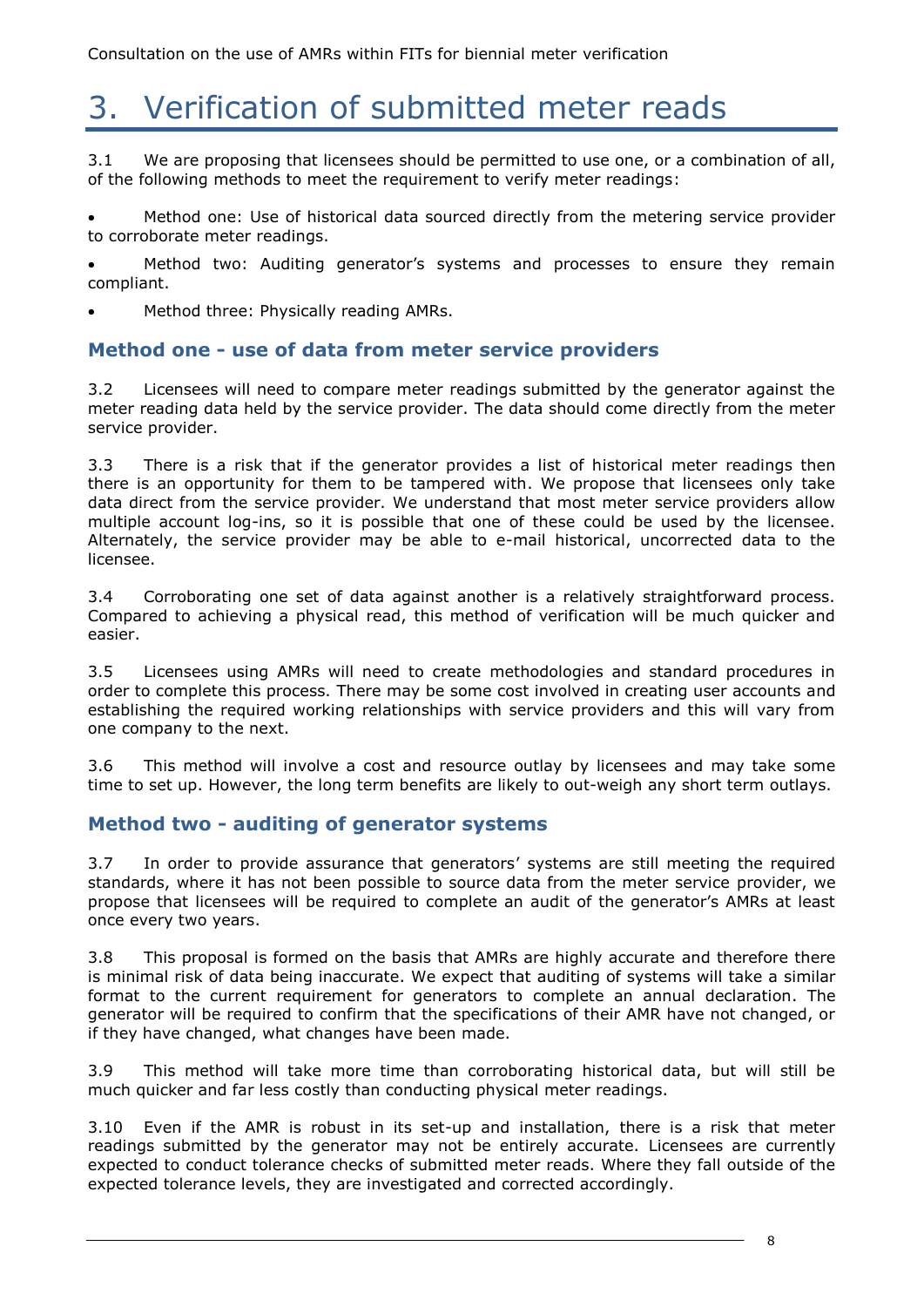Consultation on the use of AMRs within FITs for biennial meter verification

3.11 We are proposing that where a meter read from an AMR falls outside of the expected tolerance limits more than once within any two year period, the licensee should immediately call for further evidence in order to satisfy themselves of the AMR's robustness.

3.12 We acknowledge that there will be some cost and resource outlay for licensees to set up methodologies for this form of verification as well as taking some time to establish working practices. We expect that the long term benefits will out-weigh short term outlay.

### **Method three - physically reading AMRs**

3.13 We propose that licensees be allowed to continue to verify AMR reads by taking physical meter reads on the basis that it is a simple and straightforward means of achieving verification.

3.14 Sending a meter reader to a property is expensive for licensees, a cost which is ultimately borne by the consumer. As it requires the generator to be at the site at the time of the reading it is time consuming and potentially costly for the generator. There is also an issue with meters being located in inaccessible locations, so even if the meter reader is able to gain access to the site, they may still not be able to read the meter.

3.15 We realise however that several licensees have in place contracts with third parties for reading meters. Several licensees have spent time and money setting up their process around physical meter reading for all types of meter. Licensees that have a small proportion of AMR fitted installations may find it more cost-effective to send meter readers to all installations and have only one method of verification rather than run two or more.

3.16 Because of the reasons listed above, we propose that licensees should be allowed to physically read AMRs if they so wish.

### **Detection of potential fraudulent activity**

3.17 Two year meter verification is an essential counter fraud tool. There is a risk that generators could be claiming for generation that has not occurred, such as where PV panels have been removed and the inverter or generation meter has been connected to the property's main electricity supply. We propose that licensees should be required to (physically) visit at least 5% of all AMRs they have registered (i.e. similar to method three) once every two years. This represents around 30 site visits a week for licensees with the largest number of FIT installations; one a month for medium sized licensees; and roughly one a quarter for small licensees.

3.18 International standards for sampling state that the sample size should be inversely proportional to the accepted risk and/or expected chance of finding an anomaly. We believe, based on less than 20 cases of corrupt data out of 300,000 plus reads to date, that 5% is an acceptable sample size. We may review this if it is found that there are inversely high numbers of issues found as a result of the 5% sampling.

3.19 To date there have been no instances of meter readers finding that generating equipment is not in place, but this has occurred on FIT schemes in other European countries. As such, the risk cannot be entirely discounted.

3.20 Licensees will incur a cost for this activity; however, we consider it important as it provides a deterrent against fraud. This cost should be offset by the risk reduction of randomly checking sites.

**Question two: Do you agree with the methods of verification and sample size we have proposed? If not, what would you propose and for what reason?**

9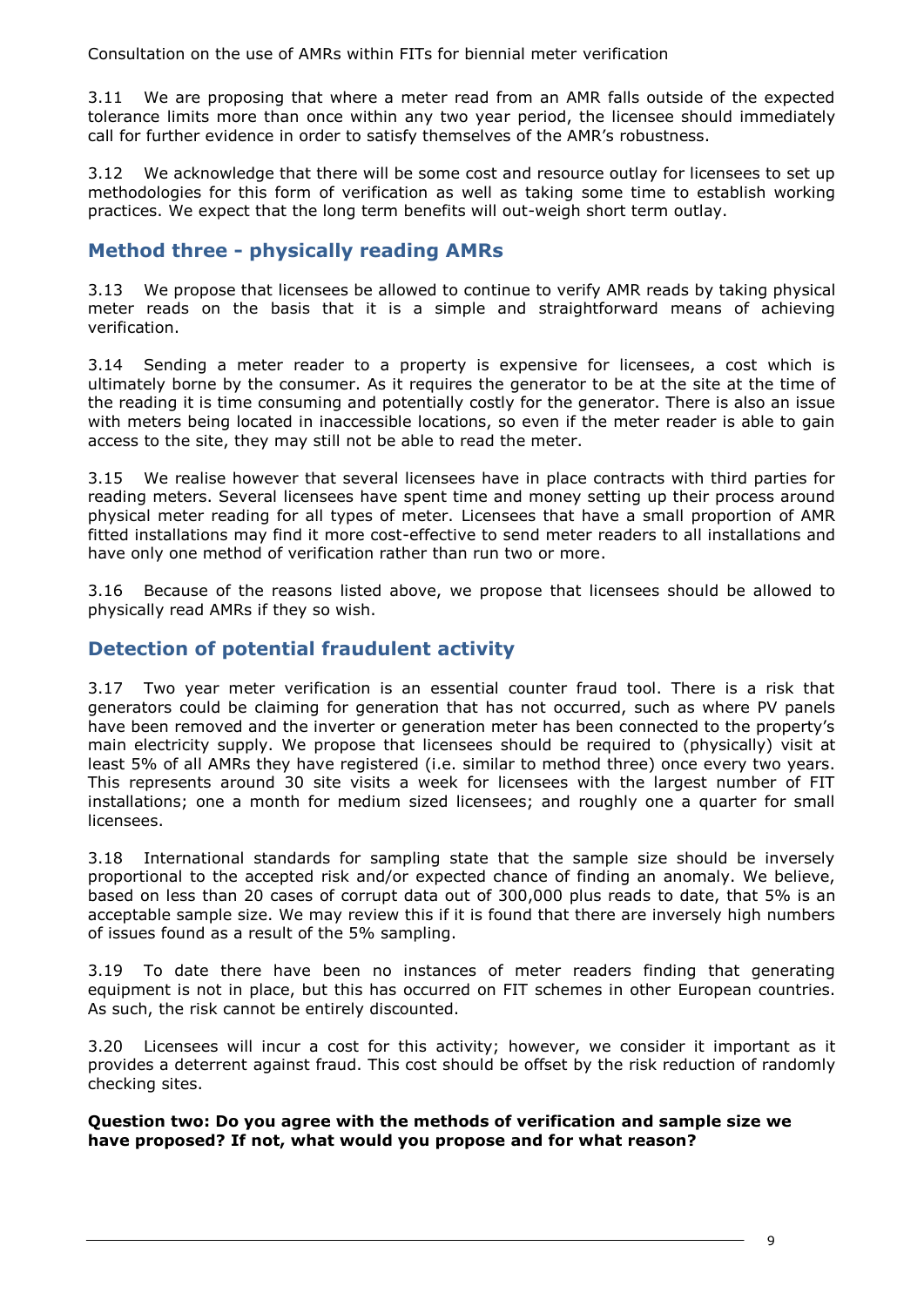# 4. Security of AMR fitted installations

4.1. We propose that all AMR fitted installations that are subject to verification by means other than a physical read be subject to certain electronic and physical security requirements.

4.2. It should be noted that all national and MID approved meters are forbidden, by design, from allowing the modification of billing data i.e. generation meter reads.

### **Communication security**

4.3. We propose that given the minimal risk of hacking of systems that the minimal level of security required for AMRs, and all connected systems, is a four-level password system.

#### **Figure 4.1: Example of a four level password system**

| <b>Level</b> | <b>Application</b>                                                | <b>Access</b>      |
|--------------|-------------------------------------------------------------------|--------------------|
| One          | Read identification, basic metrology registers, clock and alarms  | Read only          |
| Two          | Update time/date and billing reset (e.g. maximum demand)          | Limited write      |
| Three        | General access to configuration and recording functions.          | Read/write         |
|              | Modification of password levels 1-3                               |                    |
| Four         | Calibration, measurement transformer ratios and setting passwords | Write <sup>/</sup> |

4.4. Standard meter and communication protocols support a number of security provisions, offering varying degrees of protection and complexity to manage. The simplest form of protection is a simple password system.

4.5. As there is minimal risk of hacking, it could be argued that there is no need for electronic security measures to be in place. However small the risk is though, it does exist and there have been numerous examples reported in the media of independent hackers hacking commercial systems purely for the sake of causing disruption to businesses.

4.6. Some complex systems developed by service providers and manufacturers use complex security protocols and encryption processes. Levels of security beyond the minimal available are often put in place to provide added confidence to investors, public bodies and other interested parties. Given that these systems are in place for most AMRs we do not envisage that there will be any impact on licensees or generators in ensuring that a requirement for a four-level password system is satisfied.

### **Physical security**

4.7. There is a risk of tampering with installations and AMRs which is considered by MSGs to be more prevalent within their market, where AMRs are far more common. In most cases AMRs will be manufactured as sealed composite units and impossible to open. Equally, a lot of AMRs have sensors built in that raise an alarm with the data monitor when anyone attempts to open them without authorisation.

4.8. Not all AMRs are sealed composite units so, to reduce the risk of tampering, we propose that all AMR fitted installations, which are not composite sealed units should have tamper proof seals in place. These tamper proof seals should mean that unauthorised parties will not be able to affect the operation of the meter in anyway.

### **AMR component identification**

4.7 We propose that licensees should require generators to demonstrate that they have a suitably robust means of identifying individual components of the AMR. The reason we are

<sup>-</sup> $<sup>7</sup>$  'Write' means changing information that does not affect the accuracy of data. E.g. internal clocks when changing</sup> from BST to GMT, if not updated automatically.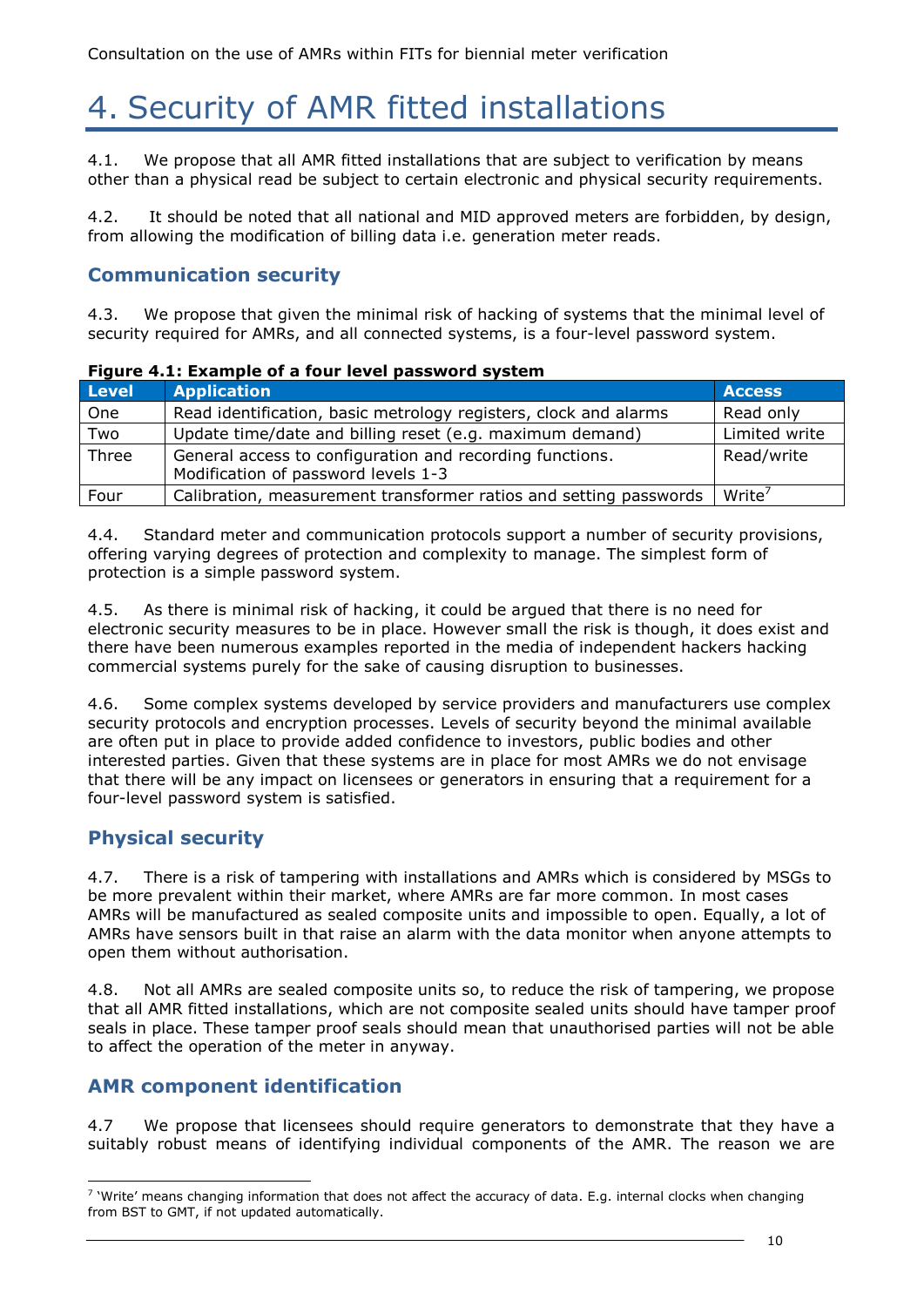Consultation on the use of AMRs within FITs for biennial meter verification

suggesting this is so that if any parts need to be changed they can be easily identified and, where applicable, changes can be easily reflected on databases. We consider that this would be a requirement so as to prevent meter service providers misidentifying AMRs and so submitting invalid meter readings. This would be particularly relevant to SIM card management.

#### **Question three: Do you agree with the security measures proposed in this section? Are there any other security measures you think are required? If so, please provide reasoning and evidence to support your proposal**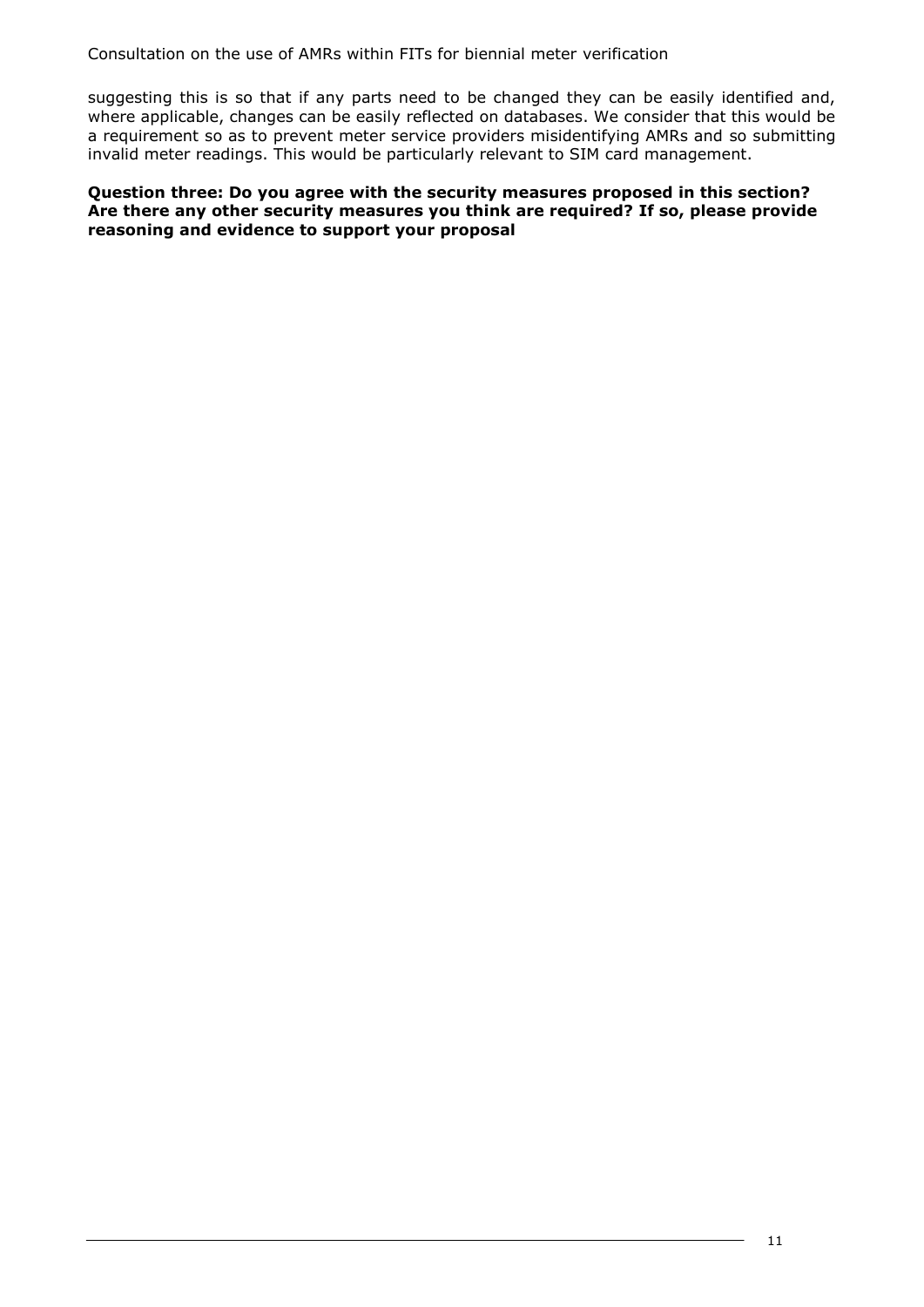# 5. Standardisation of AMR capable installations

### **Installation and commissioning**

5.1 We do not propose introducing standardisation for the installation or commissioning of AMRs beyond those already required for all FIT installations. On the smaller scale the Microgeneration Certification Scheme (MCS) lays down the minimum requirements and training standards for installation engineers. On the larger scale, ROO-FIT generators are required to satisfy us that the necessary engineering standards have been met prior to commissioning.

5.2 There are various methods already in use for commissioning of AMRs. Means of installing and commissioning vary depending on the system in question, the company's own best practices and the training of the individuals concerned. Providing best-practice guidance for the commissioning of equipment may have a detrimental effect on many installers, necessitating the changing of current procedures that are already of an acceptable standard.

5.3 We have no evidence to suggest that the current standards in place in the market are not of a high enough standard. It is our understanding though that even the minimum standards of installation and commissioning exceed the required levels for the AMR data to be considered reliable. This is further borne out by the fact that of the 300,000 or so meters read by licensees to date, we have seen very few issues as a result of poor installation or commissioning.

5.5. We recognise that there may be concerns that installation technicians/engineers have to work with a variety of products and so may not always have the required expertise. This may be the case where standard wiring diagrams are not available, particularly if the meter is connected indirectly to generation equipment by current transformers. However, we have no evidence to suggest that this is the case and we consider that sufficient training and experience exists within the industry to overcome these issues.

5.6. We propose that licensees should continue to accept MCS/ROOFIT accreditation as proof that the installation has been installed correctly. The responsibility will lie with the licensee to ensure that AMRs have been commissioned in such a way as to allay any fears regarding accuracy of data.

### **Methods of communication**

5.7 We propose that the transmission of data in a secure manner by any widely recognised means (e.g. mobile telecommunication networks or ISDN lines) should be permitted for use within the FIT scheme. There are multiple methods by which data can be transmitted from the AMR to the generator. To specify particular means of communication would restrict the generator in acquiring the solution that best fits their requirements. There is a risk that the communications being used may fail for reasons beyond the generator's control (e.g. mobile data black outs). It is our recommendation that, where permissible, AMR systems should have primary and secondary means of communication.

### **Data models**

5.8 There is currently no one definitive standard for energy meter data models (the means by which data is recognised and packaged within an AMR system) in the UK. There are several standards that are in place and the standard that most AMRs are being manufactured to is the DLMS/COSEM standard. We are therefore proposing that all AMRs comply with this standard so as to provide licensees with sufficient assurance that the AMR is able to transmit data accurately and correctly.

**Question four: Do you agree with our proposals regarding standardisation of installation and commissioning, methods of communication and data models? If not, what alternatives would you suggest?**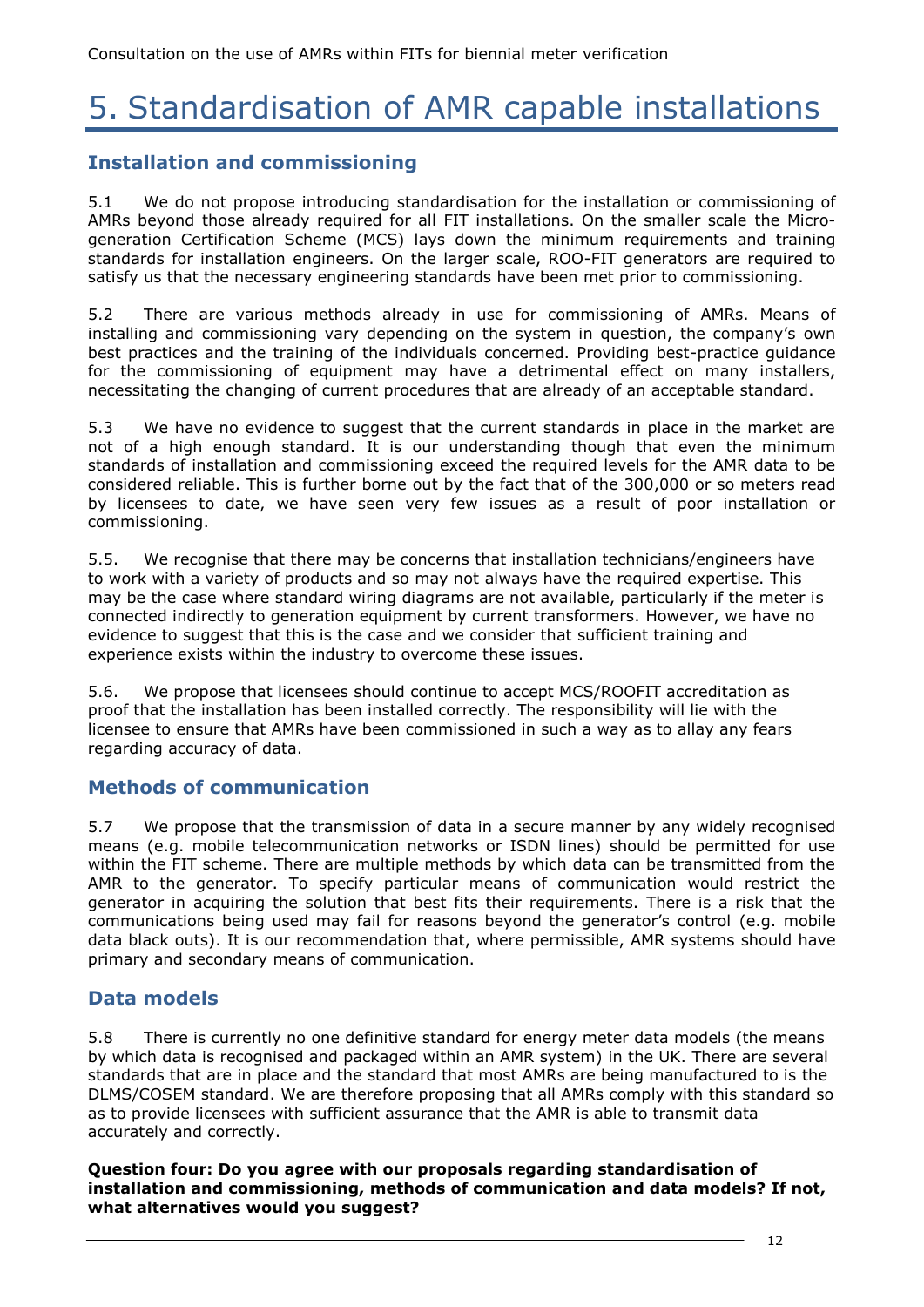# 6 System monitoring and fault finding

6.1 We propose that a base level of monitoring and fault finding should be in place prior to using data from AMRs. The accuracy of meter readings can be optimised by detection of anomalies using automated systems to identify out of tolerance readings. By detecting anomalous readings early, this will provide an added level of assurance that any meter readings submitted to the licensee from AMRs are a true representation of the actual amount of electricity generated and/or exported.

6.2 It is our understanding that industry practise is sufficiently robust so that any faults will be rectified as soon as possible, meaning that there is minimal risk that any data will be incorrect due to meter faults. It is also our understanding that many generators have their own timelines in which any faults need to be rectified in order to provide assurances for their interested parties (e.g. investors).

6.3 We do not propose issuing specific guidance on the levels and frequency of monitoring or anomaly detection and associated alarming. The levels at which continuous monitoring and fault finding happens varies across the industry. To set down what the minimum requirement is may have a negative effect for generators by forcing them to introduce parallel procedures above and beyond those which they currently have in place.

6.4 It would be the responsibility of licensees to satisfy themselves that suitably appropriate levels of monitoring and anomaly detection are in place. By doing so they will be able to assure themselves that the data from the AMR is sufficiently accurate and thus be able to use the AMR data for verification of meter readings.

**Question five: Do you think that our proposals for monitoring and fault findings are suitable? If not, what further guidance would you suggest?**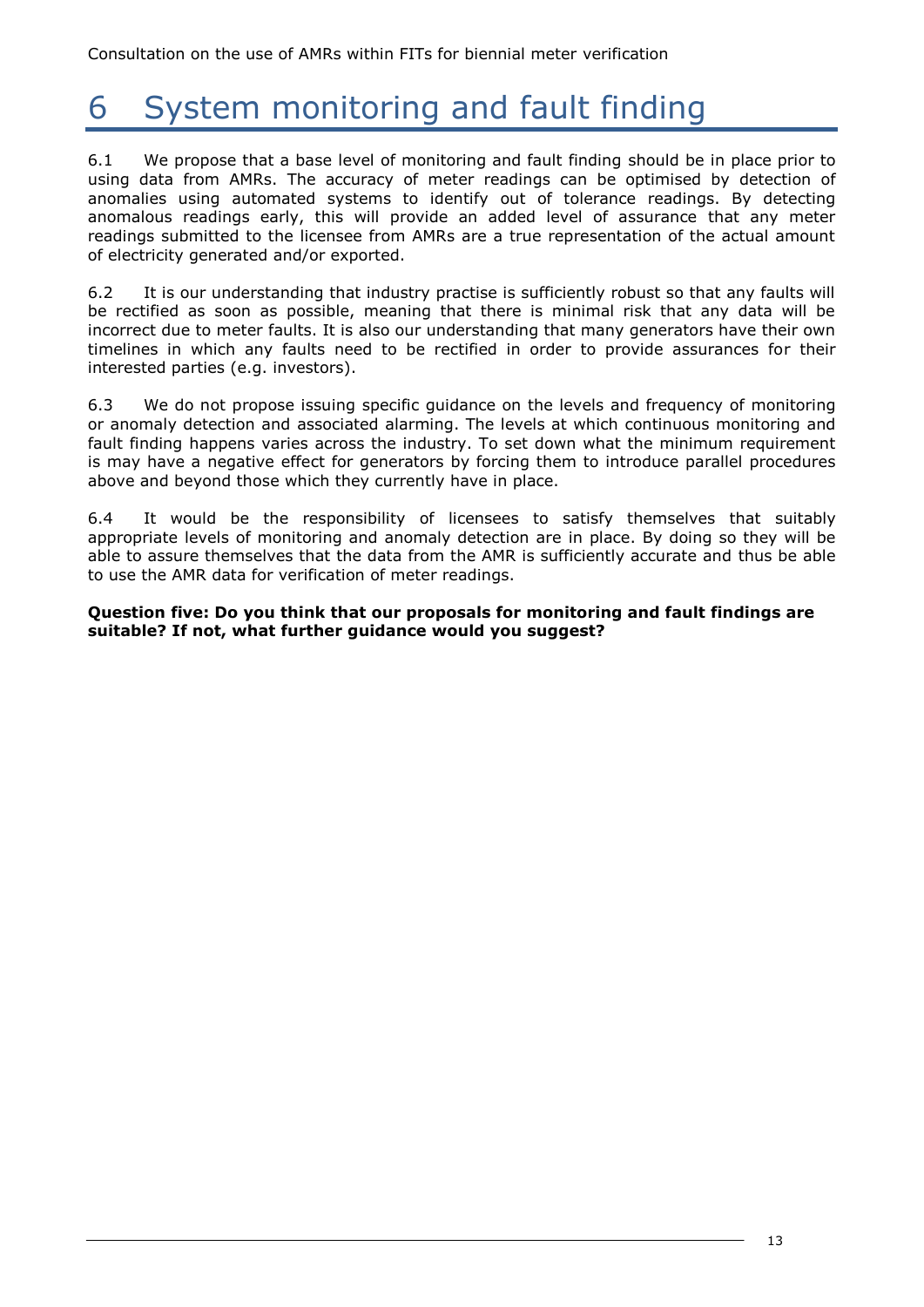# 7 Non-AMR installations

7.1 We are seeking views on whether physically reading non-AMR meters is still appropriate and if not, how should non-AMR meters be verified. We would be keen to hear from stakeholders how they think licensees may be able to verify meter reads without needing to physically read meters.

7.2 Physically reading meters is expensive and time consuming for all concerned. As the FIT scheme continues to grow, the financial and time burden on licensees to physically read meters will increase proportionately. Because of this, we are of the opinion that it would be in everyone's interest to find an alternative means of verification.

**Question six: what methods would you propose as alternatives to physically reading non-AMR meters?**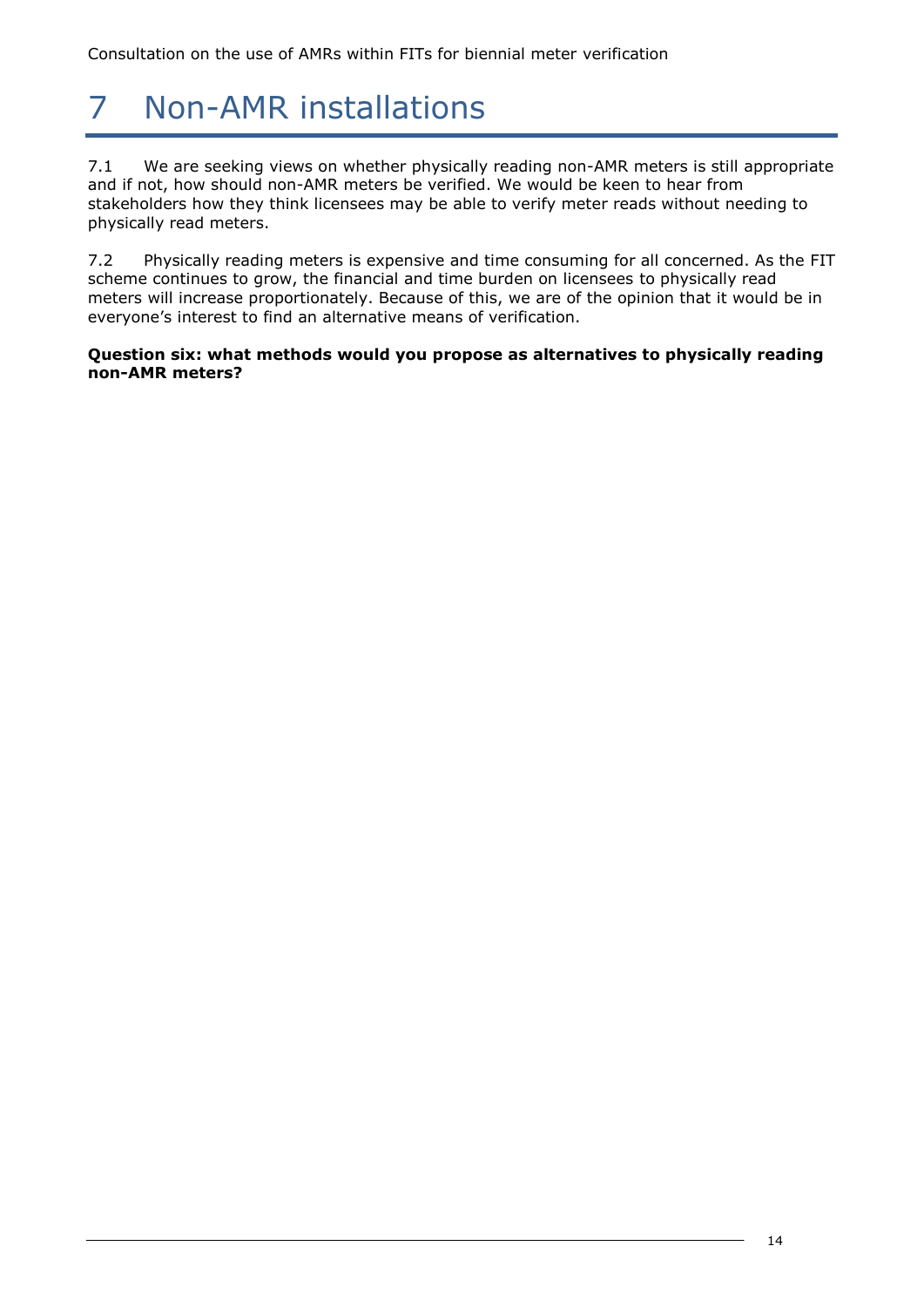## Appendix 1 - Consultation response and questions

- 1.1 We would like to hear your views on any of the proposals in this document.
- 1.2 Please send us your responses by 12 February 2015 to:

Feed-in Tariff Compliance Manager **Ofgem** 9 Millbank London. SW1P 3GE.

#### [fitcompliance@ofgem.gov.uk](mailto:fitcompliance@ofgem.gov.uk)

1.3 Unless marked confidential, all responses will be published in Ofgem's library and on our website, [www.ofgem.gov.uk.](http://www.ofgem.gov.uk/) You can ask for your response to be kept confidential, and we will respect this, (subject to any obligations to disclose information, for example, under the Freedom of Information Act 2000 or the Environmental Information Regulations 2004).

1.4 If you want your response to be kept confidential, please clearly mark the document(s) to that affect and include your reasons for requesting confidentiality. It would be helpful if you could submit your responses electronically and in writing. Please put any confidential material in the appendices to your responses.

1.5 Next steps: Having considered the responses to this consultation, we intend to publish the final decision in spring 2015 about remotely read meters in the FIT scheme and will update our Guidance to Licensed Electricity Suppliers to reflect this. Please direct any questions you may have, or requests for further clarification about this consultation to the addresses given in paragraph 1.2.